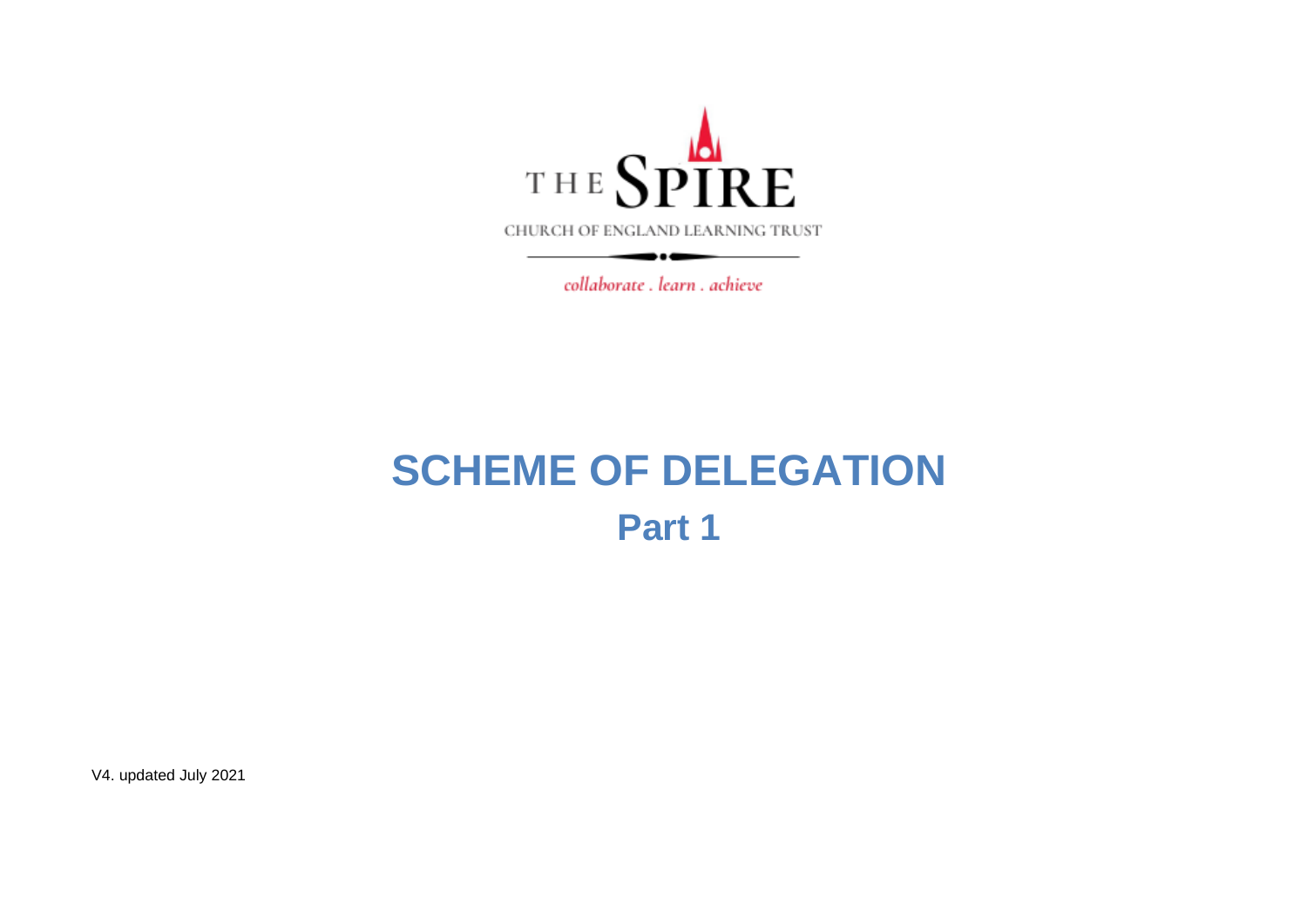# **Spire MAT General Principles**

# **It is The Spire CE Learning Trust's stated intention and preference that:**

- The Board and Local Governing Bodies will work collaboratively and in partnership at all times.
- The Board will make decisions, following consultation with Local Governing Bodies, on matters which affect all academies in the trust: Local Governing Bodies will make decisions on matters which affect individual academies.
- Local Governing Bodies and Headteachers of academies in the trust should be as autonomous as possible and have as much freedom aspossible.
- Local Governing Bodies and Headteachers will have maximum delegation of responsibility and decision making for the strategic direction and day-to-day operation of their academies *unless there is a cause for concern*.
- The Board will put in place effective arrangements for monitoring and evaluating the performance of Local Governing Bodies and academies.
- The Board will take action, including the full or partial withdrawal of delegated authorities to individuals, groups and Local Governing Bodies should the individual, group, or Local Governing Body, fail to carry out their duties and responsibilities effectively.
- The governance arrangements of good schools/academies joining the trust will remain in the main unchanged *except where changes are required in order to comply with legal or statutory requirements, or to ensure operational effectiveness.*
- The Board will fully consult Local Governing Bodies on proposals for the composition, membership, structure, and terms of reference for Local Governing Bodies and sub- committees, on arrangements for the recruitment and appointment of governors, and on arrangements for the introduction of the trust's multi-academy governance arrangements before any decisions are made.
- The Board will fully consult Local Governing Bodies before putting in place any arrangements which directly affect Local Governing Bodies and individual academies and before taking any decisions on policy or procedural matters.
- Spire MAT Scheme Approved September 2016 31 • Local Governing Bodies will report regularly and frequently to the Board and will make available all relevant data and information on performance.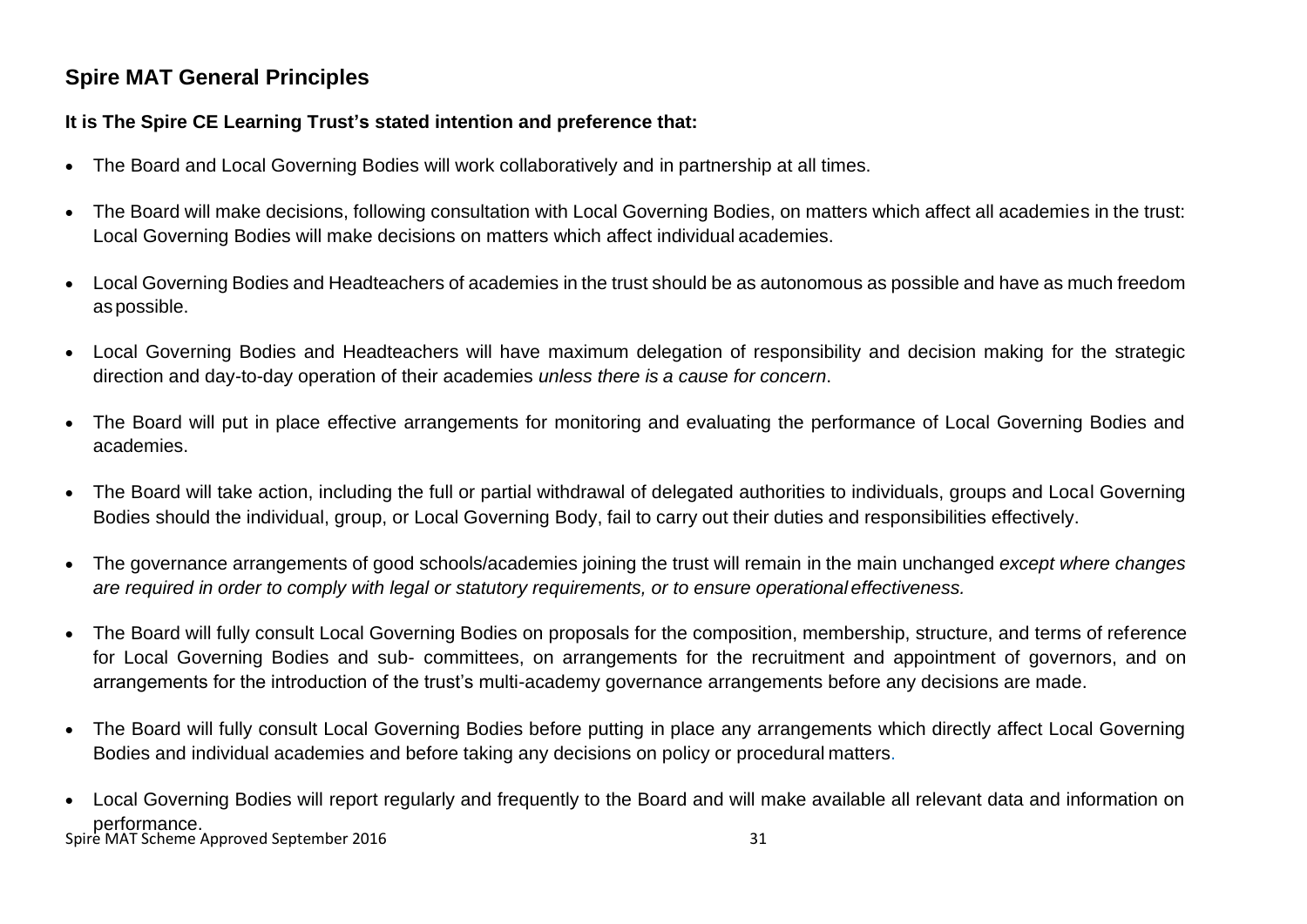## **Governance Framework**

In a Multi-academy trust (MAT) there is only one legal entity accountable for all the academies (schools) within the Trust, i.e. the multi academy trust (MAT). The MAT has one set of Articles which govern all the academies in that trust. The MAT has a master funding agreement with the Secretary of State. Each academy also has a Supplemental Funding Agreement.

The academy trust is a charitable company and is responsible for the strategic direction of the academy and has 2 layers of governance: the Members of the Trust and the Board of Directors (hereafter referred to as Directors for the purposes of this document).

#### **Members**

o The Members are akin to shareholders and have ultimate control over the direction of the academy trust. They ensure the charitable company achieves its objectives, sign off the financial accounts and annual report, and appoint some of the Directors.

#### **Directors**

- o The Directors, appointed by the Members, have delegated responsibility for the 3 core strategic functions, strategic direction, holding the head teachers to account for educational performance and overseeing the financial performance of the academies.
- o A Director of an academy trust is in effect a school governor, a company director and a charity trustee and they must also ensure compliance with charity and company law and the academy trust's funding agreement.
- $\circ$  The MAT Directors can delegate to any committee, governor, the principal or any other holder of an executive office, any of its powers or functions, subject to any prescribed restrictions imposed by them and management of conflicts of interest.
- $\circ$  Directors will not have a financial interest in providing services for the MAT
- o The MAT board can establish any committee; and the constitution, membership and proceedings of any committee is decided by the directors. The establishment, terms of reference, constitution and membership of any committee must be reviewed every 12 months.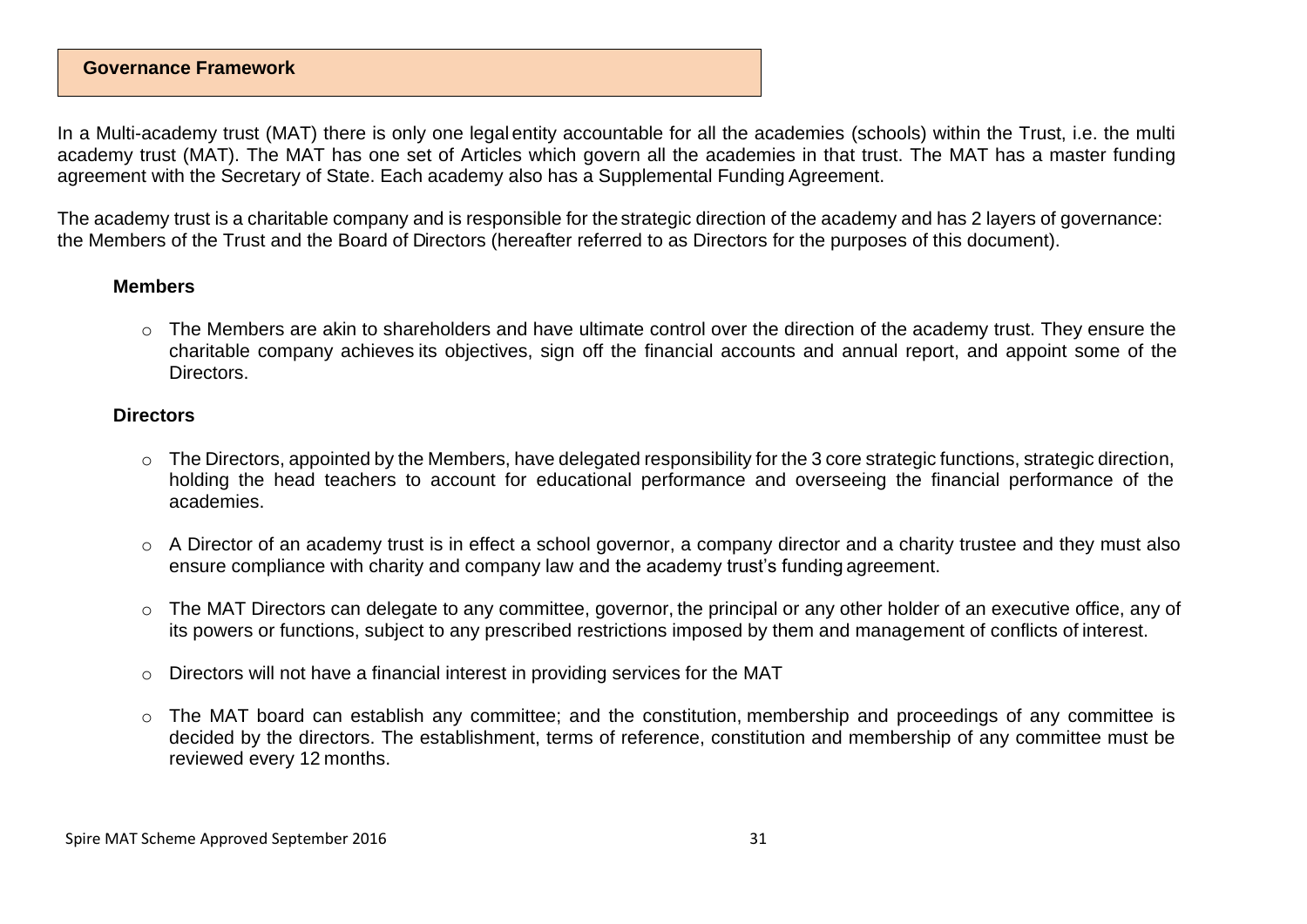# **Local Governing Body**

- o Local Governing Body (hereafter referred to as the LGB for the purposes of this document) and advisory bodies are committees of the Trust's board. Their members are not trustees or directors of the academy trust - unless they are also members of the trust's board of directors. The Governors of an LGB are appointed members of a sub-committee and can be referred to as Governors.
- o It is important to remember, however, that even where responsibility is delegated to a local level, it is the academy trust as the legal entity (not the LGB) that is ultimately accountable, for example in terms of finance and performance, and as the employer of staff.
- o In drawing up this scheme of delegation the Board wishes to explicitly focus on maintaining the individual character of the schoolsas academies with strong and effective LGBs working closely to support their head teachers to manage the schools.

The Board will consult LGB's before putting in place any arrangements which directly affect LGBs and individual academies and before taking any decisions on policy or procedural matters except where there is a legal requirement to do so. The Board will also consult with the Diocesan Board of education for Worcester (DBE) where appropriate.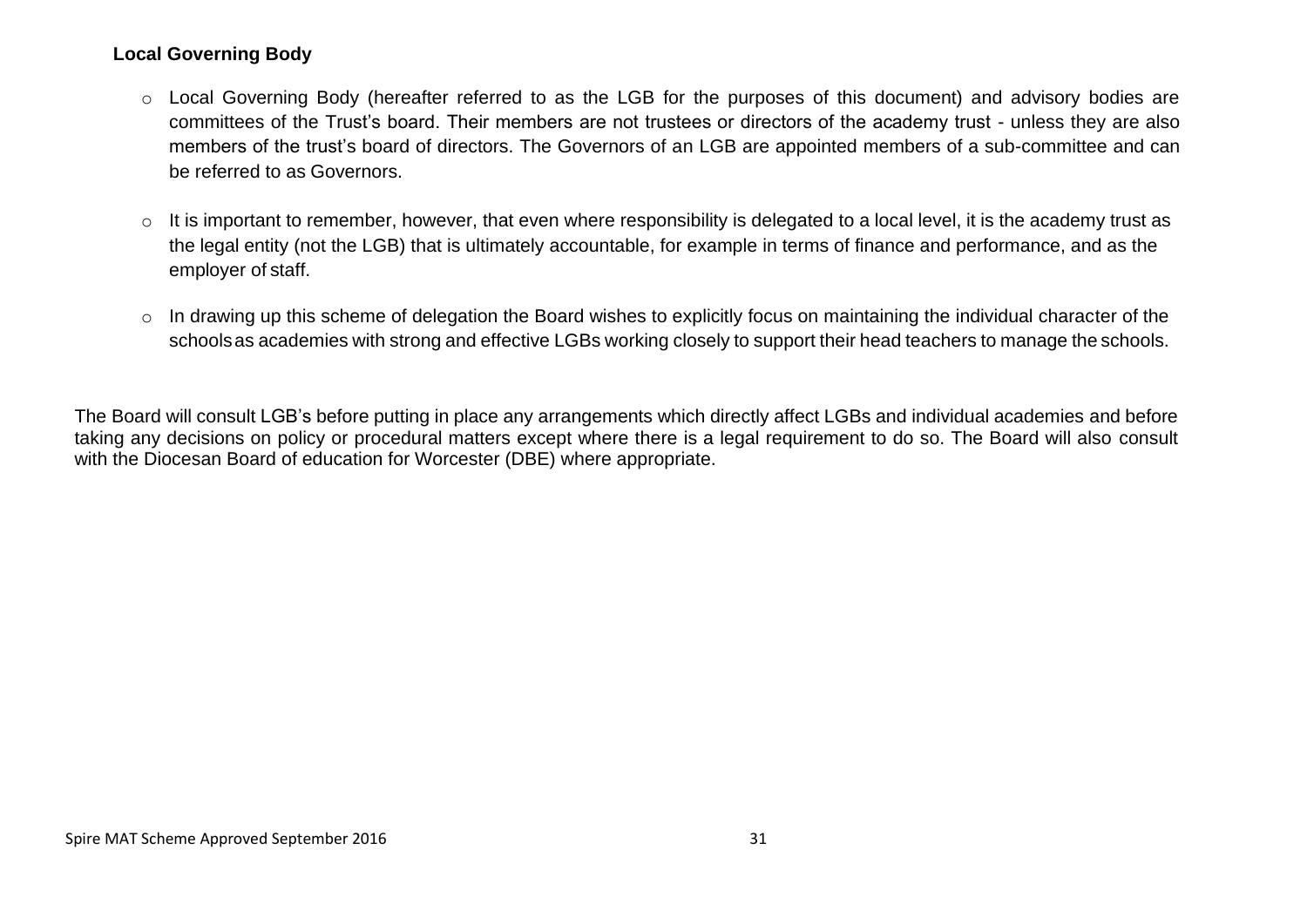#### **Governance**

**Membership -** The list of current directors is set out in an insert to this document.

**Term of Office -** Directors- 4 years. The Chief Executive Officer holds office ex-officio as long as he/she is in post. Any director can be re-elected or re-appointed.

**Organisation**- Chair and Vice-chair appointed annually. Quorum: 3 or one third of the total number of directors if greater. Two thirds of directors required to appoint or remove directors, remove the chair, or appoint parent directors. To meet at least 3 times a year and additionally as and when required as determined by the Board. Three directors may requisition a meeting. One vote per director. The Chair has a casting vote.

**Disqualification-** a director who is employed by the trust may not be the Chair or Vice chair.

**Professional Advisers to the Board of Directors-** the Chief Executive Officer of the trust, the Director of Finance and Operations and any other member of staff with trust wide responsibilities, as appropriate and any additional advisers as appropriate.

#### **Responsibilities Delegated to the Chief Executive Officer.**

The Chief Executive Officer has delegated powers and duties in respect of the overall leadership, management, and achievement of the trust and responsibility for ensuring the implementation of agreed policy.

### **Audit and Risk Committee**

#### **Membership**

Members of the Audit and Risk Committee shall be appointed by the Board and shall be made up of at least 3 directors. Additionally persons who are not directors, with specialist skills and experience, may be appointed by the Board to the Committee provided that directors are in the majority.

Whenever possible a majority of directors of the Audit and Risk Committee shall be independent non-executive directors at least one of whom should have recent and relevant financial experience. **The Chair may not be a member of any other committee**.

Spire MAT Scheme Approved September 2016 31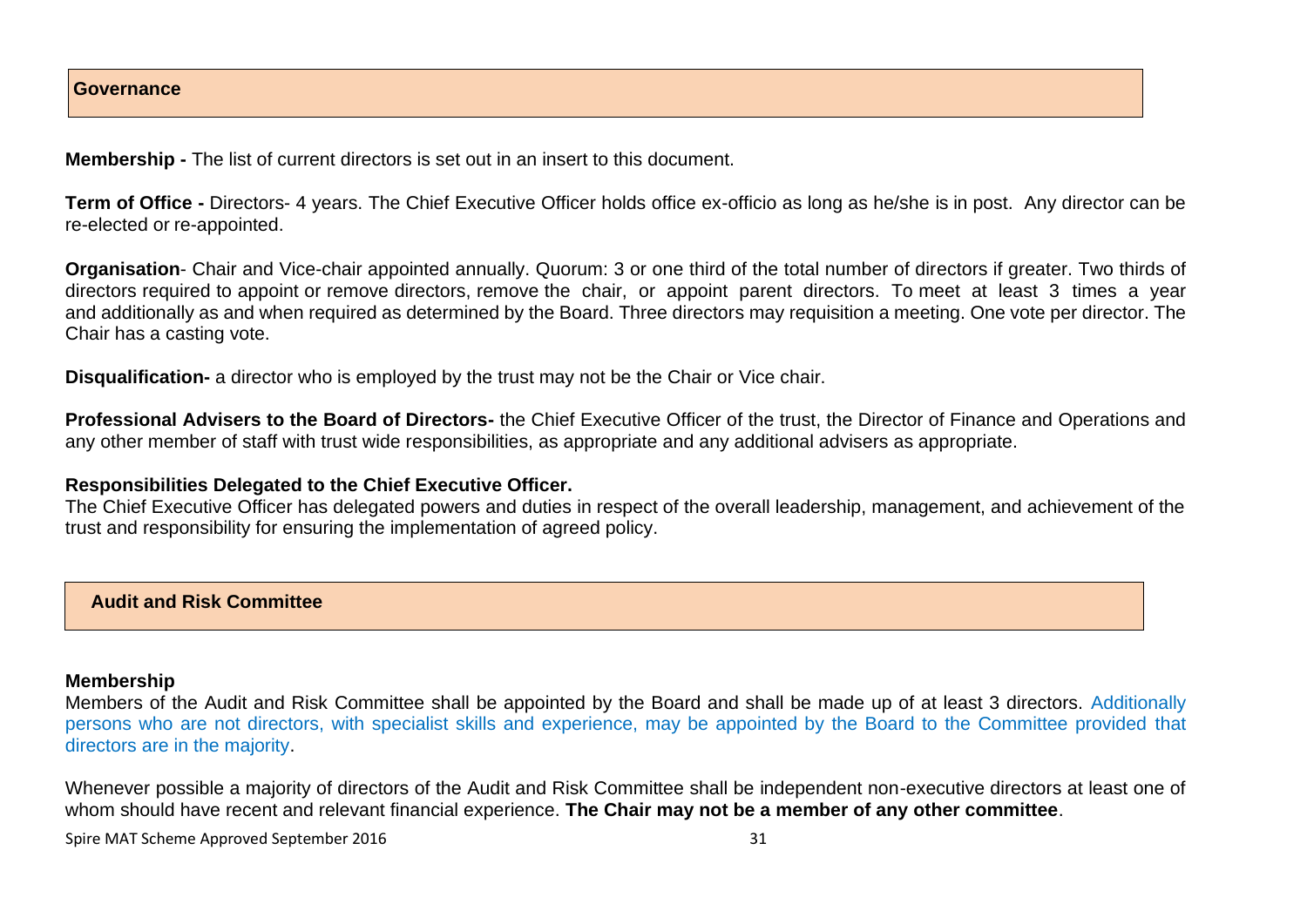The Board shall appoint the Audit and Risk Committee chair who shall, whenever possible, be an independent non-executive director.

Only members of the Audit and Risk Committee have the right to attend Audit and Risk Committee meetings. However, other individuals such as the Chief Executive Officer and representatives of external advisers may be invited to attend all or part of any meeting as and when appropriate, but not vote.

The external auditors will be invited to attend meetings of the Audit and Risk Committee on a regular basis.

**Term of Office-** Directors and co-opted members- 4 years. Directors/ persons who are not directors can be re-appointed.

**Organisation**- Chair appointed annually by the Board. Terms of reference, constitution, and membership- to be reviewed annually. Quorum: 3 of which the majority must be Directors. To meet at least termly and as and when required in addition as determined by the committee.

**Professional Advisers to the Committee-** Chief Executive Officer, Director of Finance and Operations, and any additional advisers as appropriate.

**Disqualification-**any director who is a member of staff.

**Safeguarding children and pupils welfare committee**

**Membership**- a minimum of 3 governors.

The LGB appoints the chair of the sub-committee annually.

**Term of Office-** 4 years. Governors can be re-elected or re-appointed.

**Organisation**- Terms of reference, constitution, and membership- to be reviewed annually. Quorum: 3. The Principal and Chief Executive Officer, or their deputies, have the right to attend all sub-committee meetings.

**Professional Advisers to the Sub-committee-** the Principal of the academy, senior staff with responsibilities within the remit of the sub-committee, the Chief Executive Officer of the trust and any additional advisers, as appropriate.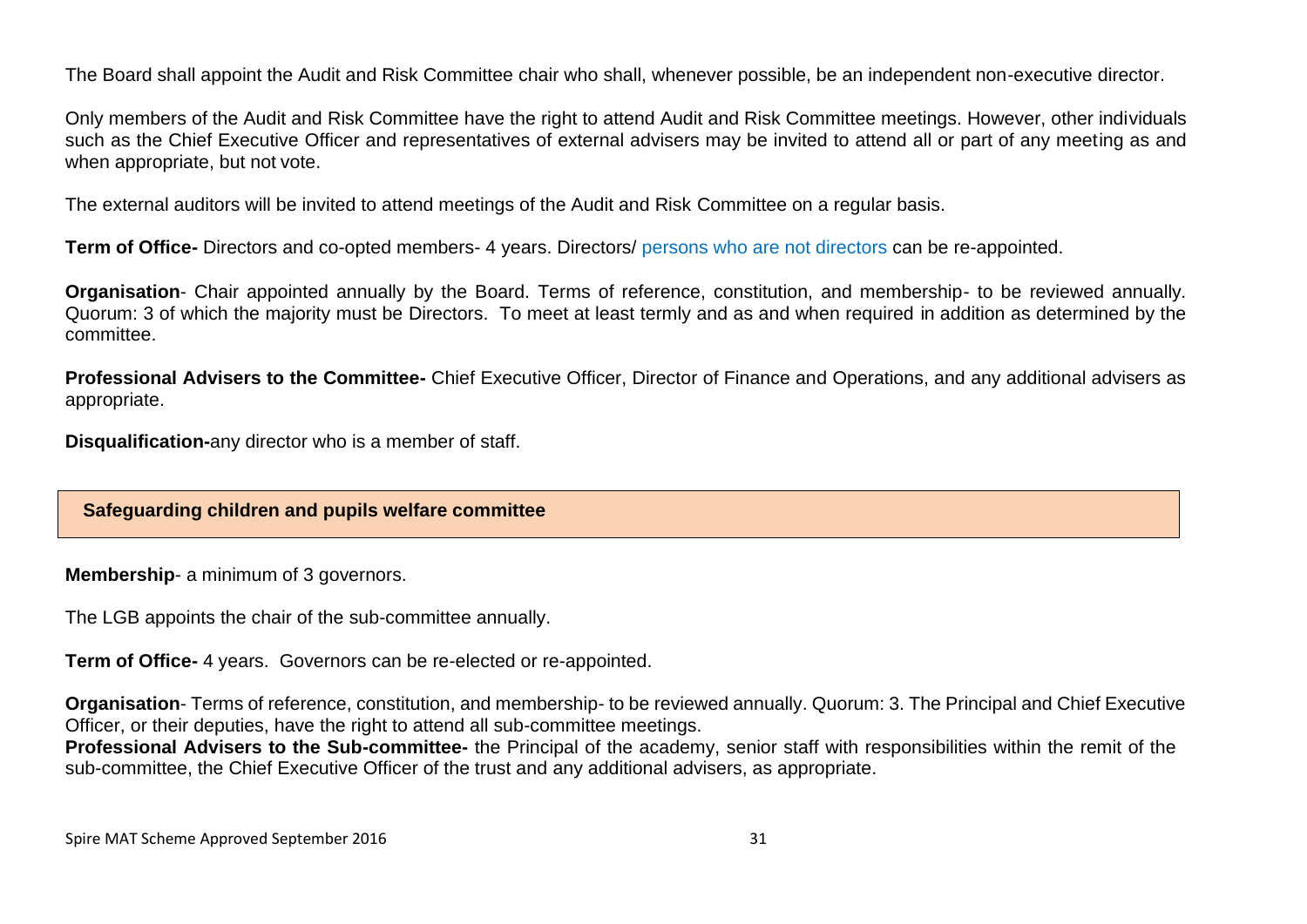**Membership –** The members of the Christian distinctiveness shall be appointed by the Board and shall be made up of at least 3 directors.

#### **Disqualification –**

**Organisation**- Chair appointed for each hearing/appeal hearing by the Board. Terms of reference, membership, and constitution-to be reviewed annually. Quorum: 3

**Professional Advisers to the Committee-** Members of Worcester Diocesan Education board as appropriate

## **Ad Hoc Hearing and Appeals Committees**

**Membership –** The members of Hearing and Appeal Committees shall be appointed by the Board and shall be made up of at least 3 directors. No person may sit on both committees.

**Disqualification –** The Chief Executive Officer and any director with any direct involvement in the focus of any grievance, disciplinary, or capability, redundancy, or any other relevant matter.

**Organisation**- Chair appointed for each hearing/appeal hearing by the Board. Terms of reference, membership, and constitution-to be reviewed annually. Quorum: 3

**Professional Advisers to the Committee-** HR advisers and any additional advisers as appropriate.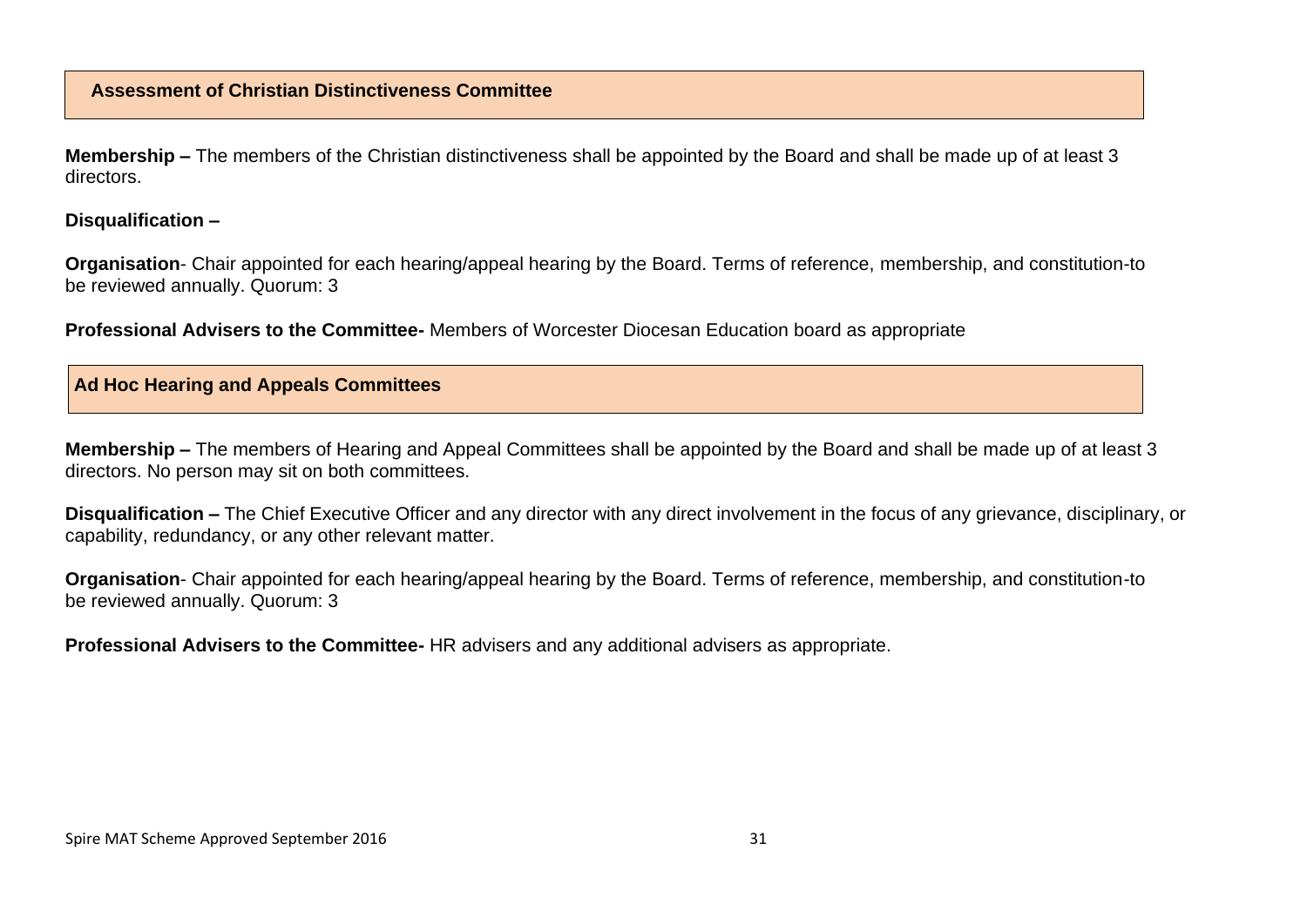# **Constituting the Local Governing Body(ies)**

- The Board of the Spire MAT will appoint a Local Governing Body (LGB) for each school. The members of each such LGB shall be known as Governors. Some Governors may also be Directors of the Spire MAT main Board, but many will not be.
- The Board of the Spire MAT will consult with each LGB and delegate appropriate local decision making to each LGB in relation to matters affecting their school in accordance with the principles of the Scheme of Delegation, but subject always to the Articles of Association of the Spire MAT.
- The Board of the Spire MAT shall seek to appoint persons as Governors of each LGB, if they are willing to act, in accordance with the following:
	- The number of Governors shall be not less than three nor more than 15.
	- Each Governor's appointment will last for such period as the Board determines not exceeding 3 years, following which they may be re appointed for additional terms, as the Board may determine.
	- Up to 25% of the Governors may be persons nominated by WDAT.
	- The Head teacher of the relevant school shall be appointed as a Governor.
	- A minimum of 2 Staff Governors (being employees of the relevant school at the date of their appointment). Staff Governors may be nominated for approval by the Board following elections by staff at their particular school organised by the LGB or the Board.
	- A minimum of 2 Parent Governors (being parents of current pupils at the date of their appointment). Parent Governors may be nominated for approval by the Board following elections by parents organised by the LGB or the Board.
	- Such Additional Governors as the Board may determine with the intention of appointing an LGB containing Governors who individually or collectively offer a broad range of skills and experience to assist with the furtherance of the objectives of the school and the MAT .